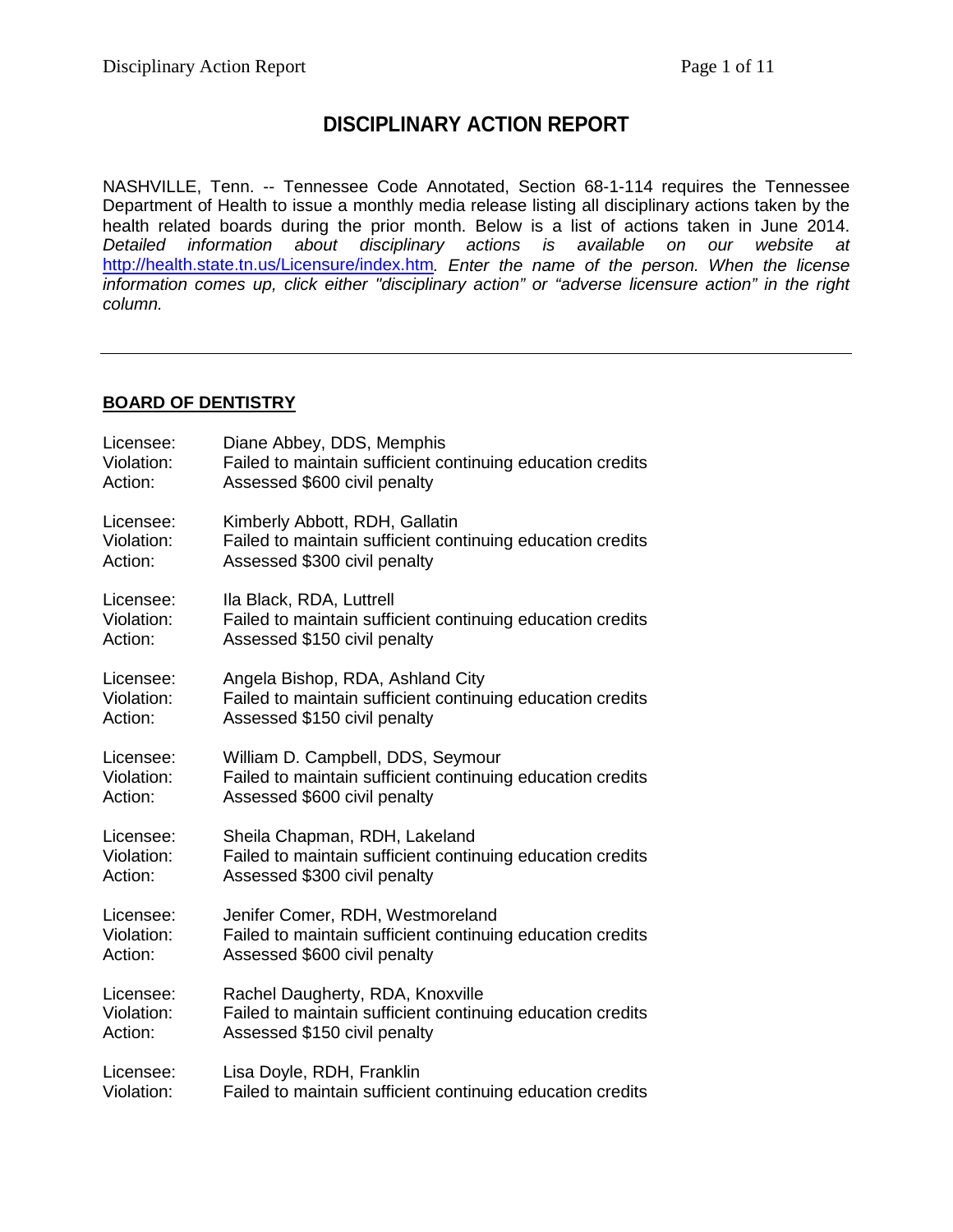| Action:    | Assessed \$300 civil penalty                               |
|------------|------------------------------------------------------------|
| Licensee:  | Denea Eubanks, RDA, Antioch                                |
| Violation: | Failed to maintain sufficient continuing education credits |
| Action:    | Assessed \$150 civil penalty                               |
| Licensee:  | Adeola Faleye, DDS, Memphis                                |
| Violation: | Failed to maintain sufficient continuing education credits |
| Action:    | Assessed \$600 civil penalty                               |
| Licensee:  | Kimberly Hackett, RDH, Manchester                          |
| Violation: | Failed to maintain sufficient continuing education credits |
| Action:    | Assessed \$300 civil penalty                               |
| Licensee:  | Catherine Jones, RDH, Covington                            |
| Violation: | Failed to maintain sufficient continuing education credits |
| Action:    | Assessed \$525 civil penalty                               |
| Licensee:  | Robert Jordan, DDS, Knoxville                              |
| Violation: | Failed to maintain sufficient continuing education credits |
| Action:    | Assessed \$600 civil penalty                               |
| Licensee:  | Irene Kossa, RDA, Mount Juliet                             |
| Violation: | Failed to maintain sufficient continuing education credits |
| Action:    | Assessed \$250 civil penalty                               |
| Licensee:  | Stephanie Langston, RDA, Rossville, GA                     |
| Violation: | Failed to maintain sufficient continuing education credits |
| Action:    | Assessed \$50 civil penalty                                |
| Licensee:  | Dana Lasley, DA, Hixson                                    |
| Violation: | Failed to maintain sufficient continuing education credits |
| Action:    | Assessed \$200 civil penalty                               |
| Licensee:  | Lezley Mcilveen, DDS, VA                                   |
| Violation: | Failed to maintain sufficient continuing education credits |
| Action:    | Assessed \$600 civil penalty                               |
| Licensee:  | Wendi Meagher, RDH, Chattanooga                            |
| Violation: | Failed to maintain sufficient continuing education credits |
| Action:    | Assessed \$300 civil penalty                               |
| Licensee:  | Elizabeth Mitchell, DDS, Memphis                           |
| Violation: | Failed to maintain sufficient continuing education credits |
| Action:    | Assessed \$600 civil penalty                               |
| Licensee:  | Miranda Morrow, RDH, Nashville                             |
| Violation: | Failed to maintain sufficient continuing education credits |
| Action:    | Assessed \$300 civil penalty                               |
| Licensee:  | Kayla Newson, RDA, Mount Pleasant                          |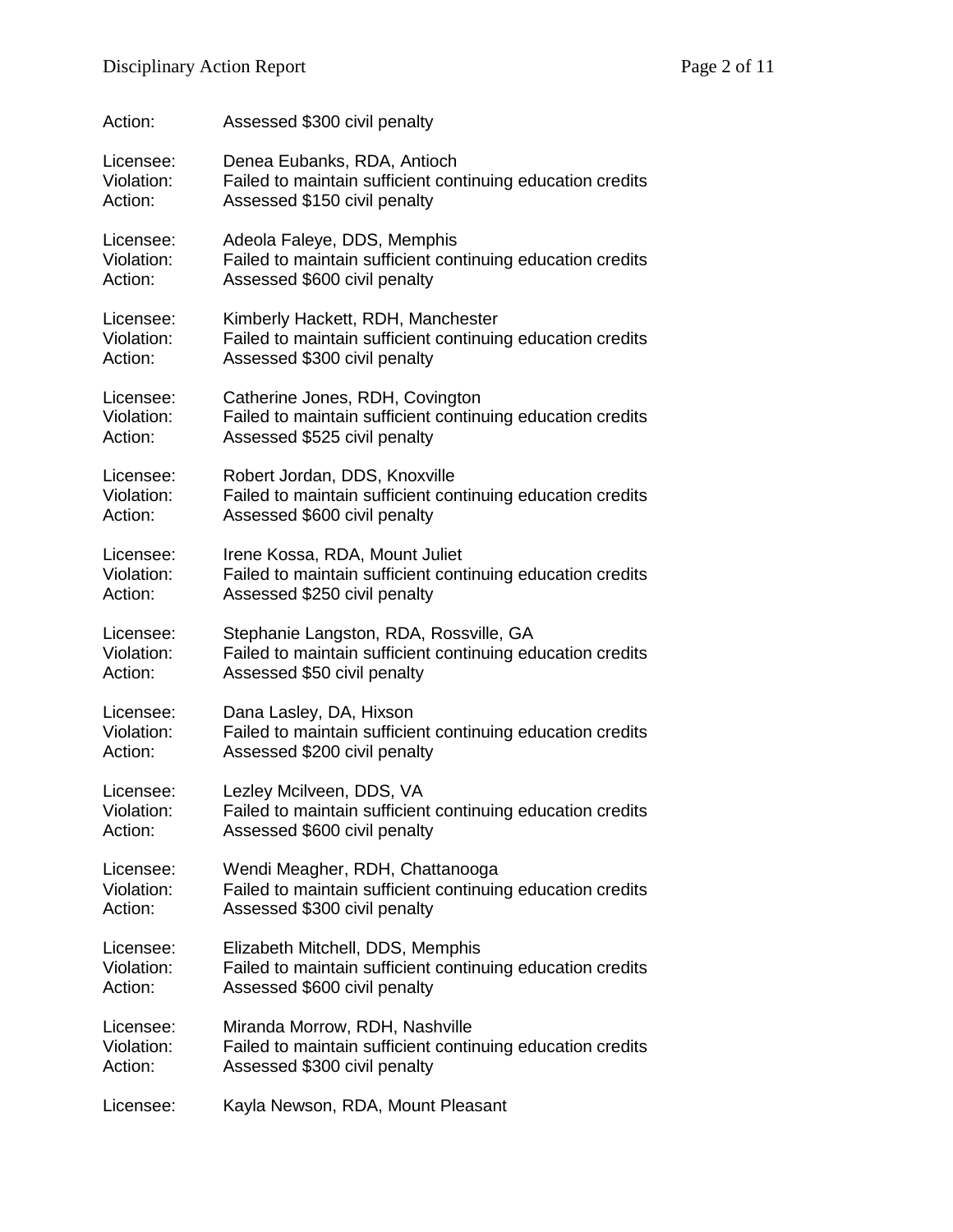| Violation:                         | Failed to maintain sufficient continuing education credits                                                                                                                                                                                                                                                                                   |
|------------------------------------|----------------------------------------------------------------------------------------------------------------------------------------------------------------------------------------------------------------------------------------------------------------------------------------------------------------------------------------------|
| Action:                            | Assessed \$150 civil penalty                                                                                                                                                                                                                                                                                                                 |
| Licensee:                          | Vanessa Numikoski, RDA, Spring Hill                                                                                                                                                                                                                                                                                                          |
| Violation:                         | Failed to maintain sufficient continuing education credits                                                                                                                                                                                                                                                                                   |
| Action:                            | Assessed \$150 civil penalty                                                                                                                                                                                                                                                                                                                 |
| Licensee:                          | Mandy Raines, RDA, Nashville                                                                                                                                                                                                                                                                                                                 |
| Violation:                         | Failed to maintain sufficient continuing education credits                                                                                                                                                                                                                                                                                   |
| Action:                            | Assessed \$150 civil penalty                                                                                                                                                                                                                                                                                                                 |
| Licensee:                          | Jessica Ricks, RDA, Horn Lake, MS                                                                                                                                                                                                                                                                                                            |
| Violation:                         | Failed to maintain sufficient continuing education credits                                                                                                                                                                                                                                                                                   |
| Action:                            | Assessed \$150 civil penalty                                                                                                                                                                                                                                                                                                                 |
| Licensee:                          | Crystal Rigsby, RDH, Old Hickory                                                                                                                                                                                                                                                                                                             |
| Violation:                         | Failed to maintain sufficient continuing education credits                                                                                                                                                                                                                                                                                   |
| Action:                            | Assessed \$300 civil penalty                                                                                                                                                                                                                                                                                                                 |
| Licensee:                          | Corinne Scott, RDA, Russellville                                                                                                                                                                                                                                                                                                             |
| Violation:                         | Failed to maintain sufficient continuing education credits                                                                                                                                                                                                                                                                                   |
| Action:                            | Assessed \$150 civil penalty                                                                                                                                                                                                                                                                                                                 |
| Licensee:                          | Scott Self, DDS, Dyersburg                                                                                                                                                                                                                                                                                                                   |
| Violation:                         | Failed to maintain sufficient continuing education credits                                                                                                                                                                                                                                                                                   |
| Action:                            | Assessed \$600 civil penalty                                                                                                                                                                                                                                                                                                                 |
| Licensee:                          | Arlene Smith, RDA, Byhalia, MS                                                                                                                                                                                                                                                                                                               |
| Violation:                         | Failed to maintain sufficient continuing education credits                                                                                                                                                                                                                                                                                   |
| Action:                            | Assessed \$150 civil penalty                                                                                                                                                                                                                                                                                                                 |
| Licensee:<br>Violation:<br>Action: | Matthew R. Snyder, DDS, Bristol<br>Unlawfully permitting a licensed dental hygienist, registered dental assistant and/or<br>practical dental assistant operating under that dentist's supervision to perform any<br>acts or services other than those authorized by the practice act.<br>License reprimanded, assessed \$1,000 civil penalty |
| Licensee:                          | Lena Starks, RDA, Jackson                                                                                                                                                                                                                                                                                                                    |
| Violation:                         | Failed to maintain sufficient continuing education credits                                                                                                                                                                                                                                                                                   |
| Action:                            | Assessed \$150 civil penalty                                                                                                                                                                                                                                                                                                                 |
| Licensee:<br>Violation:            | Jennifer L. Stites, RDA, Spring Hill<br>Violation or attempted violation, directly or indirectly, or assisting in or abetting the<br>violation of, or conspiring to violate, any provision of this chapter or any lawful<br>order of the board issued pursuant thereto or any criminal statute of the state of<br><b>Tennessee</b>           |
| Action:                            | License reprimanded                                                                                                                                                                                                                                                                                                                          |
| Licensee:                          | Gary D. Stump, DMD, Morristown                                                                                                                                                                                                                                                                                                               |
| Violation:                         | Convicted of a felony                                                                                                                                                                                                                                                                                                                        |
| Action:                            | License placed probation for five years, assessed \$5,000 civil penalty                                                                                                                                                                                                                                                                      |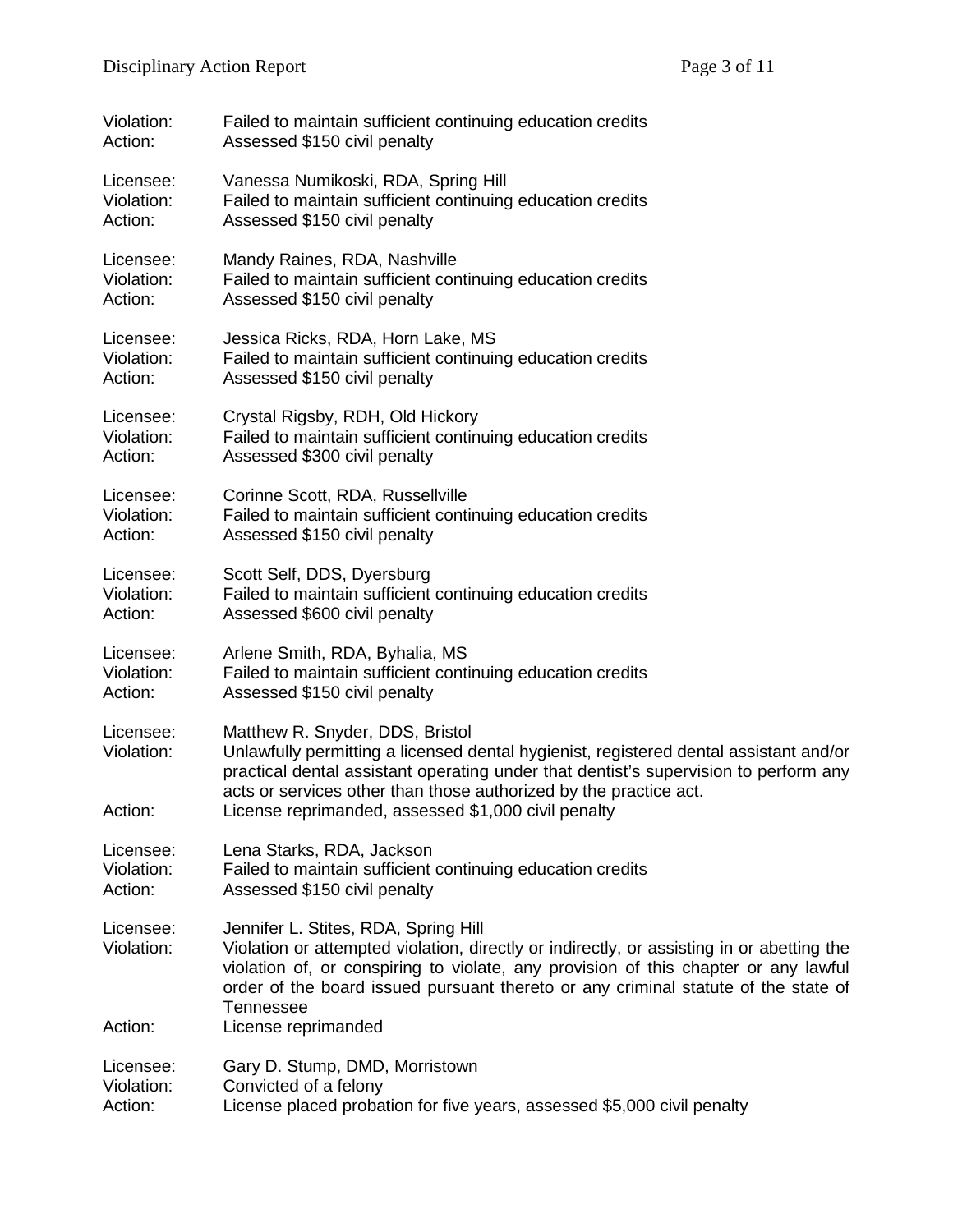| Licensee:  | Elisha Taylor, RDA, Shelbyville                            |
|------------|------------------------------------------------------------|
| Violation: | Failed to maintain sufficient continuing education credits |
| Action:    | Assessed \$150 civil penalty                               |
| Licensee:  | R. Keith Thetford, DDS, Nashville                          |
| Violation: | Failed to maintain sufficient continuing education credits |
| Action:    | Assessed \$600 civil penalty                               |
| Licensee:  | Amber Turner, RDA, Chattanooga                             |
| Violation: | Failed to maintain sufficient continuing education credits |
| Action:    | Assessed \$100 civil penalty                               |
| Licensee:  | Lynn Turri, RDA, Memphis                                   |
| Violation: | Failed to maintain sufficient continuing education credits |
| Action:    | Assessed \$150 civil penalty                               |
| Licensee:  | Phyllis Williams, RDH, Greeneville                         |
| Violation: | Failed to maintain sufficient continuing education credits |
| Action:    | Assessed \$450 civil penalty                               |
| Licensee:  | Christopher Young, DDS, Nashville                          |
| Violation: | Failed to maintain sufficient continuing education credits |
| Action:    | Assessed \$600 civil penalty                               |

# **BOARD OF MASSAGE LICENSURE**

| Licensee:<br>Violation:<br>Action: | A Touch of a Feather Day Spa, Establishment, Murfreesboro<br>Operating a massage establishment on a lapsed license<br>Assessed \$400 civil penalty                                                                    |
|------------------------------------|-----------------------------------------------------------------------------------------------------------------------------------------------------------------------------------------------------------------------|
| Licensee:<br>Violation:<br>Action: | Denise Barnhill, LMT, Paris*<br>Practicing on a lapsed license<br>Assessed \$1,600 civil penalty                                                                                                                      |
| Licensee:<br>Violation:            | Aubrey Boyd, LMT, Memphis**<br>Failed to maintain sufficient continuing education credits; guilty of fraud in the<br>practice of massage or fraud or deceit in the licensee's admission to the practice<br>of massage |
| Action:                            | License reinstated with conditions; assessed \$775 civil penalty                                                                                                                                                      |
| Licensee:                          | Jeffrey Scott Hackler, LMT, Knoxville                                                                                                                                                                                 |
| Violation:                         | Unethical or unprofessional conduct; violation of TENN. COMP. R. & REGS 0870-01-<br>.19(1)                                                                                                                            |
| Action:                            | License voluntarily surrendered; assessed \$500 civil penalty plus costs                                                                                                                                              |
| Licensee:<br>Violation:<br>Action: | Merle Norman Massage & Gifts, Establishment, Paris<br>Operating a massage establishment on a lapsed license<br>Assessed \$1,800 civil penalty                                                                         |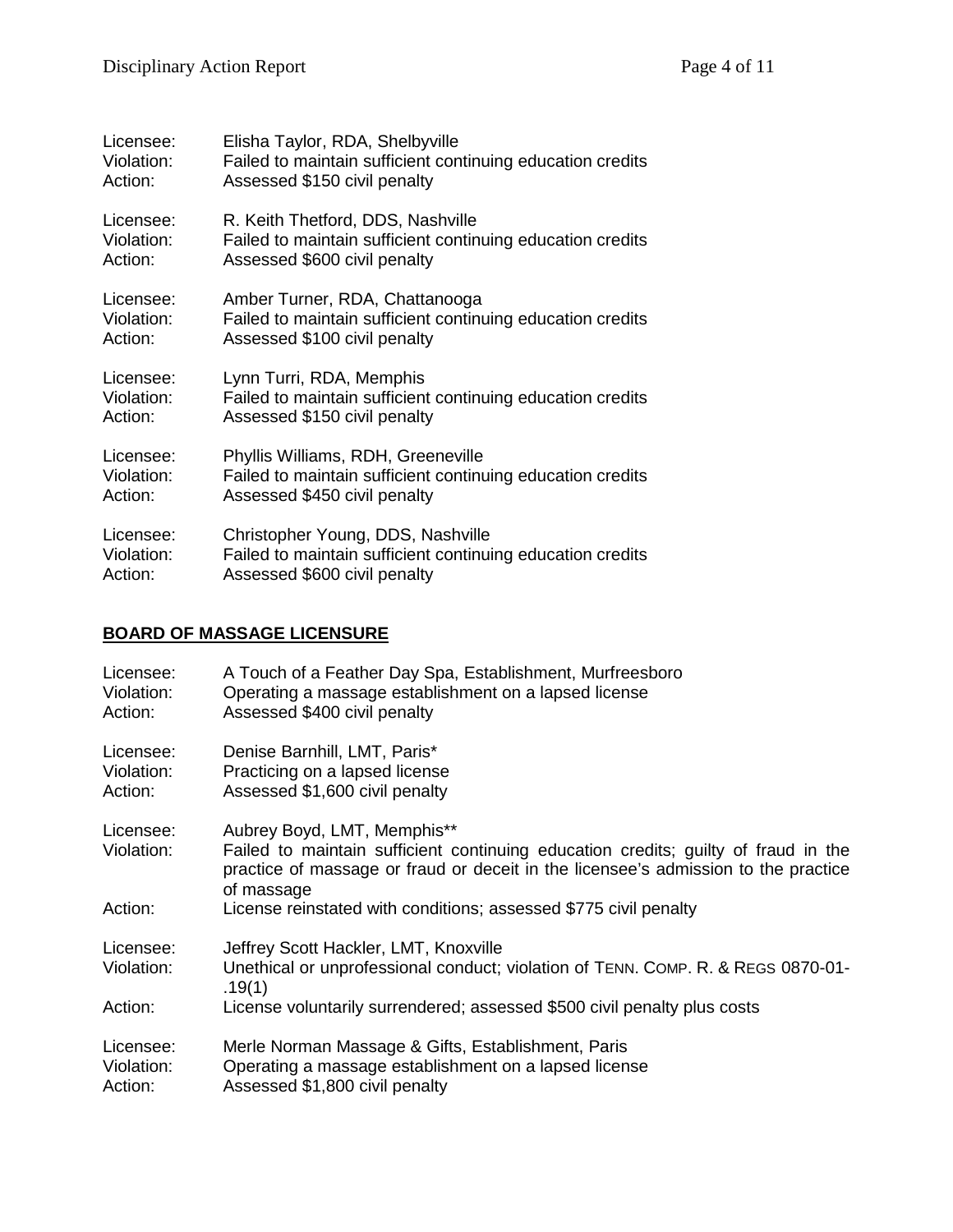| Licensee:  | Angie Spears, LMT, Savannah      |
|------------|----------------------------------|
| Violation: | Practicing on a lapsed license   |
| Action:    | Assessed \$1,100 civil penalty   |
| Licensee:  | Nakia Swafford, LMT, Chattanooga |
| Violation: | Failed to pay child support      |
| Action:    | License suspended                |
| Licensee:  | Sarah Welch, LMT, Chattanooga    |
| Violation: | Practicing on a lapsed license   |
| Action:    | Assessed \$500 civil penalty     |

 *\*Licensee disciplined in May 2014* \*\* *Licensee disciplined in February 2014*

### **BOARD OF MEDICAL EXAMINERS**

Licensee: Odie Battles, Jr., MD, Memphis<br>Violation: Failed to pay child support Failed to pay child support Action: License suspended

## **BOARD OF MEDICAL EXAMINERS' COMMITTEE ON PHYSICIAN ASSISTANTS**

| Licensee:  | Larry Sims, PA, Knoxville   |
|------------|-----------------------------|
| Violation: | Failed to pay child support |
| Action:    | License suspended           |

#### **BOARD OF NURSING**

| Licensee:                          | Kimberly Adorno, LPN, Clarksville                                                                                                                                           |
|------------------------------------|-----------------------------------------------------------------------------------------------------------------------------------------------------------------------------|
| Violation:                         | Failed to pay child support                                                                                                                                                 |
| Action:                            | License suspended                                                                                                                                                           |
| Licensee:<br>Violation:<br>Action: | Heather Ashe, RN (Revoked), Dyersburg<br>Failed to pay child support<br>Continued on revocation with suspension, as a secondary action, for failure to pay<br>child support |
| Licensee:                          | Lisa Ball-Bowen, LPN, Gatlinburg                                                                                                                                            |
| Violation:                         | Failed to pay student loan                                                                                                                                                  |
| Action:                            | License suspended                                                                                                                                                           |
| Licensee:                          | Brandy Carroll, LPN, Waynesboro                                                                                                                                             |
| Violation:                         | Failed to pay student loan                                                                                                                                                  |
| Action:                            | License suspended                                                                                                                                                           |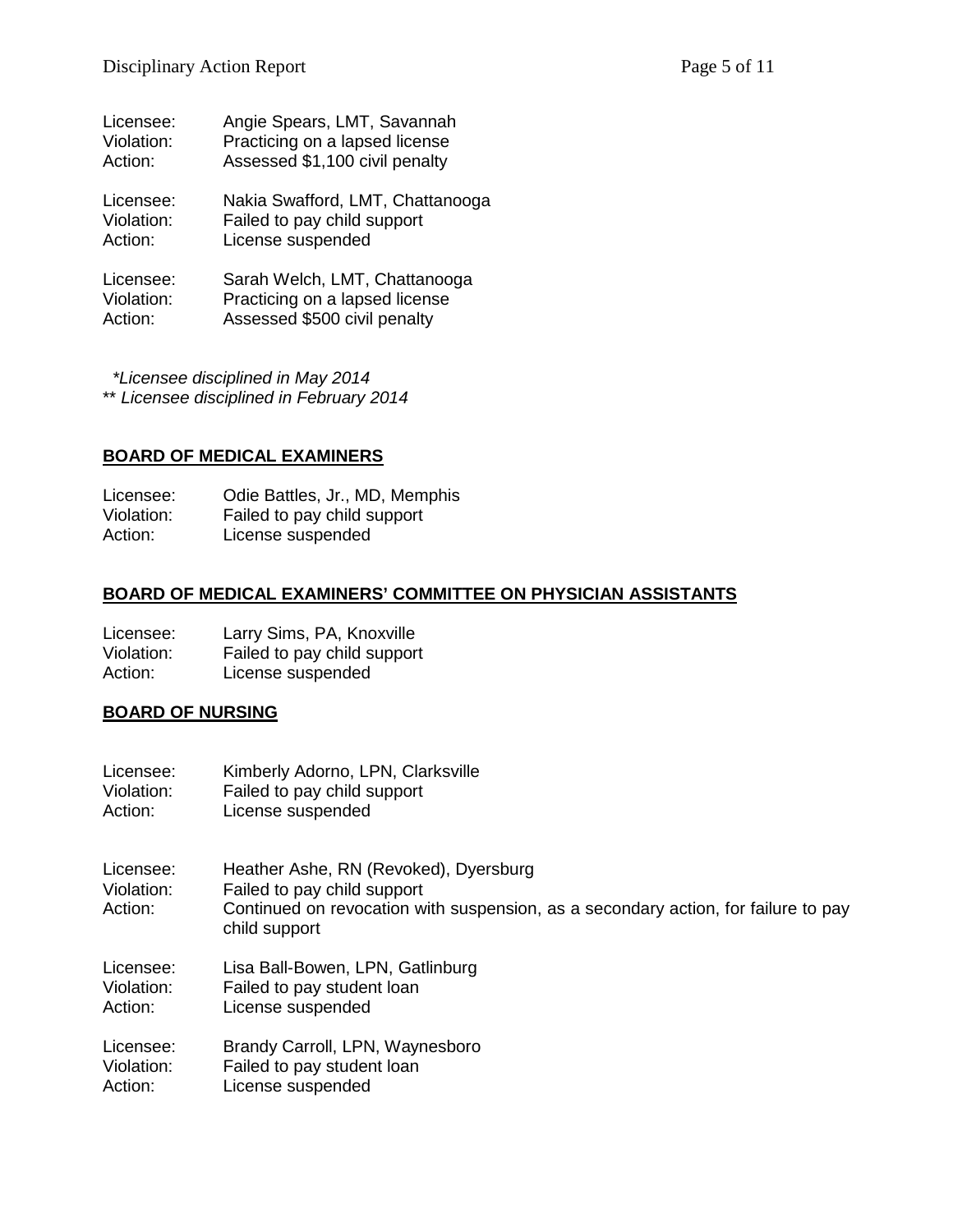| Licensee:                          | Vicky L. Carter, LPN, Bluff City                                                                                                                                                                                                                                                                                                                                                                                                                                                                                                                                                                                                                                                                                                                                                                                                                                                                                                                                                                                                                                                                                                                                |
|------------------------------------|-----------------------------------------------------------------------------------------------------------------------------------------------------------------------------------------------------------------------------------------------------------------------------------------------------------------------------------------------------------------------------------------------------------------------------------------------------------------------------------------------------------------------------------------------------------------------------------------------------------------------------------------------------------------------------------------------------------------------------------------------------------------------------------------------------------------------------------------------------------------------------------------------------------------------------------------------------------------------------------------------------------------------------------------------------------------------------------------------------------------------------------------------------------------|
| Violation:                         | <b>Violation of Board Order</b>                                                                                                                                                                                                                                                                                                                                                                                                                                                                                                                                                                                                                                                                                                                                                                                                                                                                                                                                                                                                                                                                                                                                 |
| Action:                            | License revoked                                                                                                                                                                                                                                                                                                                                                                                                                                                                                                                                                                                                                                                                                                                                                                                                                                                                                                                                                                                                                                                                                                                                                 |
| Licensee:                          | Jason Cates, RN, Maynardville                                                                                                                                                                                                                                                                                                                                                                                                                                                                                                                                                                                                                                                                                                                                                                                                                                                                                                                                                                                                                                                                                                                                   |
| Violation:                         | Failed to pay student loan                                                                                                                                                                                                                                                                                                                                                                                                                                                                                                                                                                                                                                                                                                                                                                                                                                                                                                                                                                                                                                                                                                                                      |
| Action:                            | License suspended                                                                                                                                                                                                                                                                                                                                                                                                                                                                                                                                                                                                                                                                                                                                                                                                                                                                                                                                                                                                                                                                                                                                               |
| Licensee:                          | Jamie Coleman, LPN, Hixson                                                                                                                                                                                                                                                                                                                                                                                                                                                                                                                                                                                                                                                                                                                                                                                                                                                                                                                                                                                                                                                                                                                                      |
| Violation:                         | Failed to pay child support                                                                                                                                                                                                                                                                                                                                                                                                                                                                                                                                                                                                                                                                                                                                                                                                                                                                                                                                                                                                                                                                                                                                     |
| Action:                            | License suspended                                                                                                                                                                                                                                                                                                                                                                                                                                                                                                                                                                                                                                                                                                                                                                                                                                                                                                                                                                                                                                                                                                                                               |
| Licensee:                          | Tabatha Cook, RN, Hendersonville                                                                                                                                                                                                                                                                                                                                                                                                                                                                                                                                                                                                                                                                                                                                                                                                                                                                                                                                                                                                                                                                                                                                |
| Violation:                         | Failed to pay student loan                                                                                                                                                                                                                                                                                                                                                                                                                                                                                                                                                                                                                                                                                                                                                                                                                                                                                                                                                                                                                                                                                                                                      |
| Action:                            | License suspended                                                                                                                                                                                                                                                                                                                                                                                                                                                                                                                                                                                                                                                                                                                                                                                                                                                                                                                                                                                                                                                                                                                                               |
| Licensee:<br>Violation:<br>Action: | Dwight S. Cullen, LPN, Gallatin<br>Unfit or incompetent by reason of negligence, habits or other cause; addicted to<br>alcohol or drugs to the degree of interfering with nursing duties; mentally<br>incompetent; has violated or attempted to violate, directly or indirectly, or assisted<br>in or abetted the violation of or conspired to violate any provision of this chapter or<br>any lawful order of the board issued pursuant thereto; and unprofessional conduct,<br>intentionally or negligently causing a physical or emotional injury to a<br>to wit:<br>patient; abandoning or neglecting a patient requiring nursing care; use of any<br>intoxicating beverage or the illegal use of any narcotic or dangerous drug while on<br>duty in any health care facility, school, institution or other work place location;<br>being under the influence of alcoholic beverages, or under the influence of drugs<br>which impair judgment while on duty in any health care facility, school, institution<br>or other work place location; and engaging in acts of dishonesty which relate to the<br>practice of nursing<br>License summarily suspended |
| Licensee:                          | Eric Dance, LPN, Philadelphia, PA                                                                                                                                                                                                                                                                                                                                                                                                                                                                                                                                                                                                                                                                                                                                                                                                                                                                                                                                                                                                                                                                                                                               |
| Violation:                         | Failed to pay child support                                                                                                                                                                                                                                                                                                                                                                                                                                                                                                                                                                                                                                                                                                                                                                                                                                                                                                                                                                                                                                                                                                                                     |
| Action:                            | License suspended                                                                                                                                                                                                                                                                                                                                                                                                                                                                                                                                                                                                                                                                                                                                                                                                                                                                                                                                                                                                                                                                                                                                               |
| Licensee:                          | Heather Dickey, LPN, Knoxville                                                                                                                                                                                                                                                                                                                                                                                                                                                                                                                                                                                                                                                                                                                                                                                                                                                                                                                                                                                                                                                                                                                                  |
| Violation:                         | <b>Violation of Board Order</b>                                                                                                                                                                                                                                                                                                                                                                                                                                                                                                                                                                                                                                                                                                                                                                                                                                                                                                                                                                                                                                                                                                                                 |
| Action:                            | Stay of revocation lifted; license revoked                                                                                                                                                                                                                                                                                                                                                                                                                                                                                                                                                                                                                                                                                                                                                                                                                                                                                                                                                                                                                                                                                                                      |
| Licensee:                          | Heather Farley, RN, Soddy Daisy                                                                                                                                                                                                                                                                                                                                                                                                                                                                                                                                                                                                                                                                                                                                                                                                                                                                                                                                                                                                                                                                                                                                 |
| Violation:                         | Failed to pay student loan                                                                                                                                                                                                                                                                                                                                                                                                                                                                                                                                                                                                                                                                                                                                                                                                                                                                                                                                                                                                                                                                                                                                      |
| Action:                            | License suspended                                                                                                                                                                                                                                                                                                                                                                                                                                                                                                                                                                                                                                                                                                                                                                                                                                                                                                                                                                                                                                                                                                                                               |
| Licensee:                          | Leanne M. Hardin, LPN, Erin                                                                                                                                                                                                                                                                                                                                                                                                                                                                                                                                                                                                                                                                                                                                                                                                                                                                                                                                                                                                                                                                                                                                     |
| Violation:                         | Failed to pay child support                                                                                                                                                                                                                                                                                                                                                                                                                                                                                                                                                                                                                                                                                                                                                                                                                                                                                                                                                                                                                                                                                                                                     |
| Action:                            | License suspended                                                                                                                                                                                                                                                                                                                                                                                                                                                                                                                                                                                                                                                                                                                                                                                                                                                                                                                                                                                                                                                                                                                                               |
| Licensee:                          | Christie B. Harrington, LPN, Greenfield                                                                                                                                                                                                                                                                                                                                                                                                                                                                                                                                                                                                                                                                                                                                                                                                                                                                                                                                                                                                                                                                                                                         |
| Violation:                         | <b>Violation of Board Order</b>                                                                                                                                                                                                                                                                                                                                                                                                                                                                                                                                                                                                                                                                                                                                                                                                                                                                                                                                                                                                                                                                                                                                 |
| Action:                            | Stay of revocation lifted; license revoked                                                                                                                                                                                                                                                                                                                                                                                                                                                                                                                                                                                                                                                                                                                                                                                                                                                                                                                                                                                                                                                                                                                      |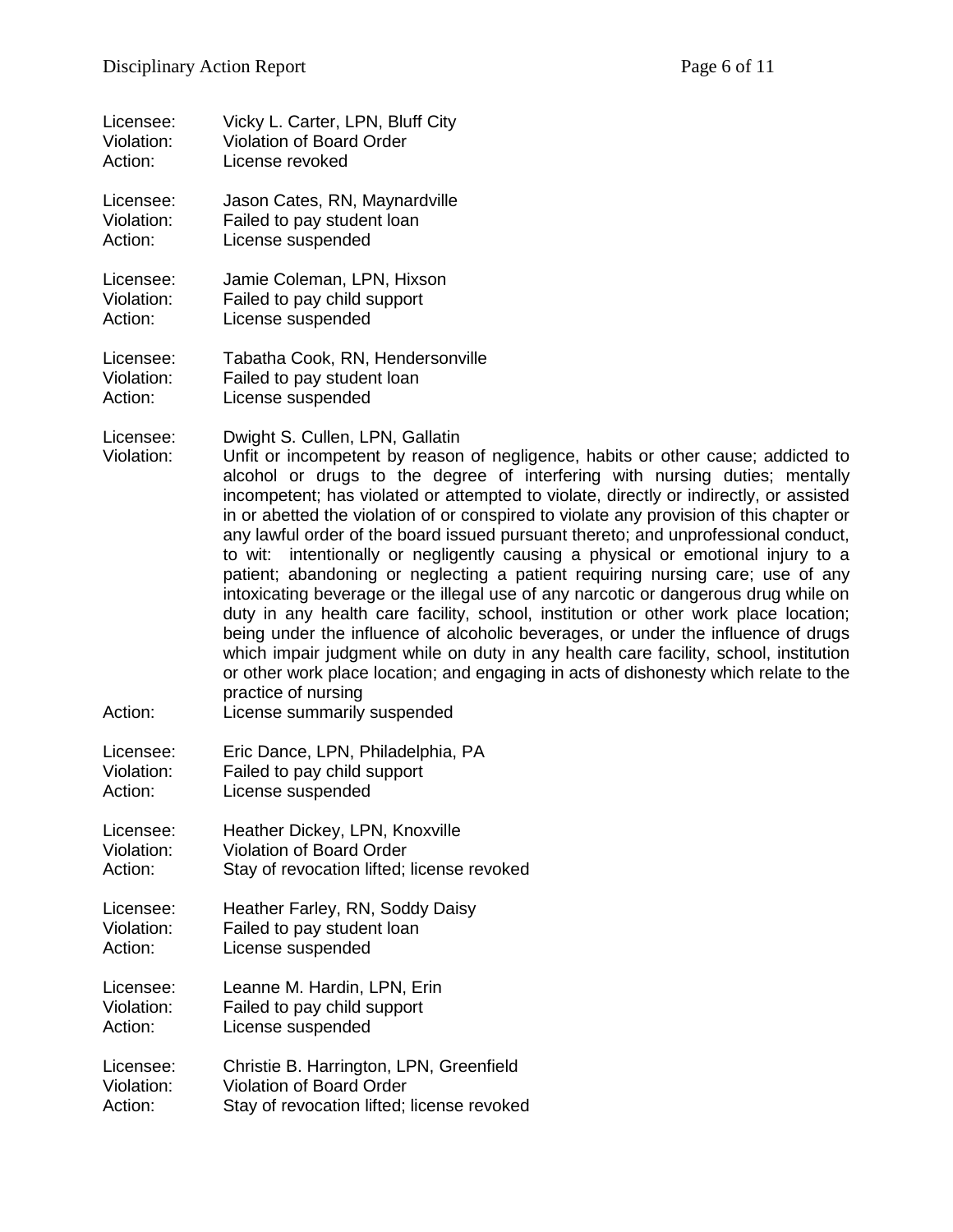| Licensee:                          | Samantha Hensley, RN, Knoxville                                                                                                                                                                                                                                                                                                                                                                                                                                                                                                                                            |
|------------------------------------|----------------------------------------------------------------------------------------------------------------------------------------------------------------------------------------------------------------------------------------------------------------------------------------------------------------------------------------------------------------------------------------------------------------------------------------------------------------------------------------------------------------------------------------------------------------------------|
| Violation:                         | Failed to pay student loan                                                                                                                                                                                                                                                                                                                                                                                                                                                                                                                                                 |
| Action:                            | License suspended                                                                                                                                                                                                                                                                                                                                                                                                                                                                                                                                                          |
| Licensee:                          | Nikki Jackson, RN, Stevenson, AL                                                                                                                                                                                                                                                                                                                                                                                                                                                                                                                                           |
| Violation:                         | Failed to pay student loan                                                                                                                                                                                                                                                                                                                                                                                                                                                                                                                                                 |
| Action:                            | License suspended                                                                                                                                                                                                                                                                                                                                                                                                                                                                                                                                                          |
| Licensee:                          | Kelly McGhee, RN, Oliver Springs                                                                                                                                                                                                                                                                                                                                                                                                                                                                                                                                           |
| Violation:                         | Failed to pay student loan                                                                                                                                                                                                                                                                                                                                                                                                                                                                                                                                                 |
| Action:                            | License suspended                                                                                                                                                                                                                                                                                                                                                                                                                                                                                                                                                          |
| Licensee:                          | Melinda McGrath, LPN, Burlison                                                                                                                                                                                                                                                                                                                                                                                                                                                                                                                                             |
| Violation:                         | Failed to pay child support                                                                                                                                                                                                                                                                                                                                                                                                                                                                                                                                                |
| Action:                            | License suspended                                                                                                                                                                                                                                                                                                                                                                                                                                                                                                                                                          |
| Licensee:                          | Christie McSwain, LPN, Madison                                                                                                                                                                                                                                                                                                                                                                                                                                                                                                                                             |
| Violation:                         | Failed to pay child support                                                                                                                                                                                                                                                                                                                                                                                                                                                                                                                                                |
| Action:                            | License suspended                                                                                                                                                                                                                                                                                                                                                                                                                                                                                                                                                          |
| Licensee:                          | Michael Slayman, LPN, Dickson                                                                                                                                                                                                                                                                                                                                                                                                                                                                                                                                              |
| Violation:                         | Failed to pay student loan                                                                                                                                                                                                                                                                                                                                                                                                                                                                                                                                                 |
| Action:                            | License suspended                                                                                                                                                                                                                                                                                                                                                                                                                                                                                                                                                          |
| Licensee:<br>Violation:<br>Action: | Kyle James Simmons, LPN, Spring Hill, FL<br>Certified copy of a final order from the disciplining state shall constitute prima facie<br>evidence of a violation of this section and shall be sufficient grounds upon which to<br>deny the license or application, pursuant to T.C.A. 63-1-120; and unprofessional<br>conduct, to wit: guilty of a crime; unfit or incompetent by reason of negligence,<br>habits or other cause; addicted to alcohol or drugs to the degree of interfering with<br>nursing duties<br>Application for licensure as a practical nurse denied |
|                                    |                                                                                                                                                                                                                                                                                                                                                                                                                                                                                                                                                                            |
| Licensee:                          | Terry Stone, Jr., RN, Ringgold, GA                                                                                                                                                                                                                                                                                                                                                                                                                                                                                                                                         |
| Violation:                         | Failed to pay student loan                                                                                                                                                                                                                                                                                                                                                                                                                                                                                                                                                 |
| Action:                            | License suspended                                                                                                                                                                                                                                                                                                                                                                                                                                                                                                                                                          |
| Licensee:                          | Cason Tallent, RN, Franklin                                                                                                                                                                                                                                                                                                                                                                                                                                                                                                                                                |
| Violation:                         | Failed to pay student loan                                                                                                                                                                                                                                                                                                                                                                                                                                                                                                                                                 |
| Action:                            | License suspended                                                                                                                                                                                                                                                                                                                                                                                                                                                                                                                                                          |
| Licensee:                          | Regina Carol Wilhoit, RN, Mosheim                                                                                                                                                                                                                                                                                                                                                                                                                                                                                                                                          |
| Violation:                         | <b>Violation of Board Order</b>                                                                                                                                                                                                                                                                                                                                                                                                                                                                                                                                            |
| Action:                            | Stay of revocation lifted; license revoked                                                                                                                                                                                                                                                                                                                                                                                                                                                                                                                                 |

# **BOARD OF PODIATRIC MEDICAL EXAMINERS**

Licensee: Stacy L. Arrigo, Pedorthist, Morristown\* Violation: Failed to timely renew license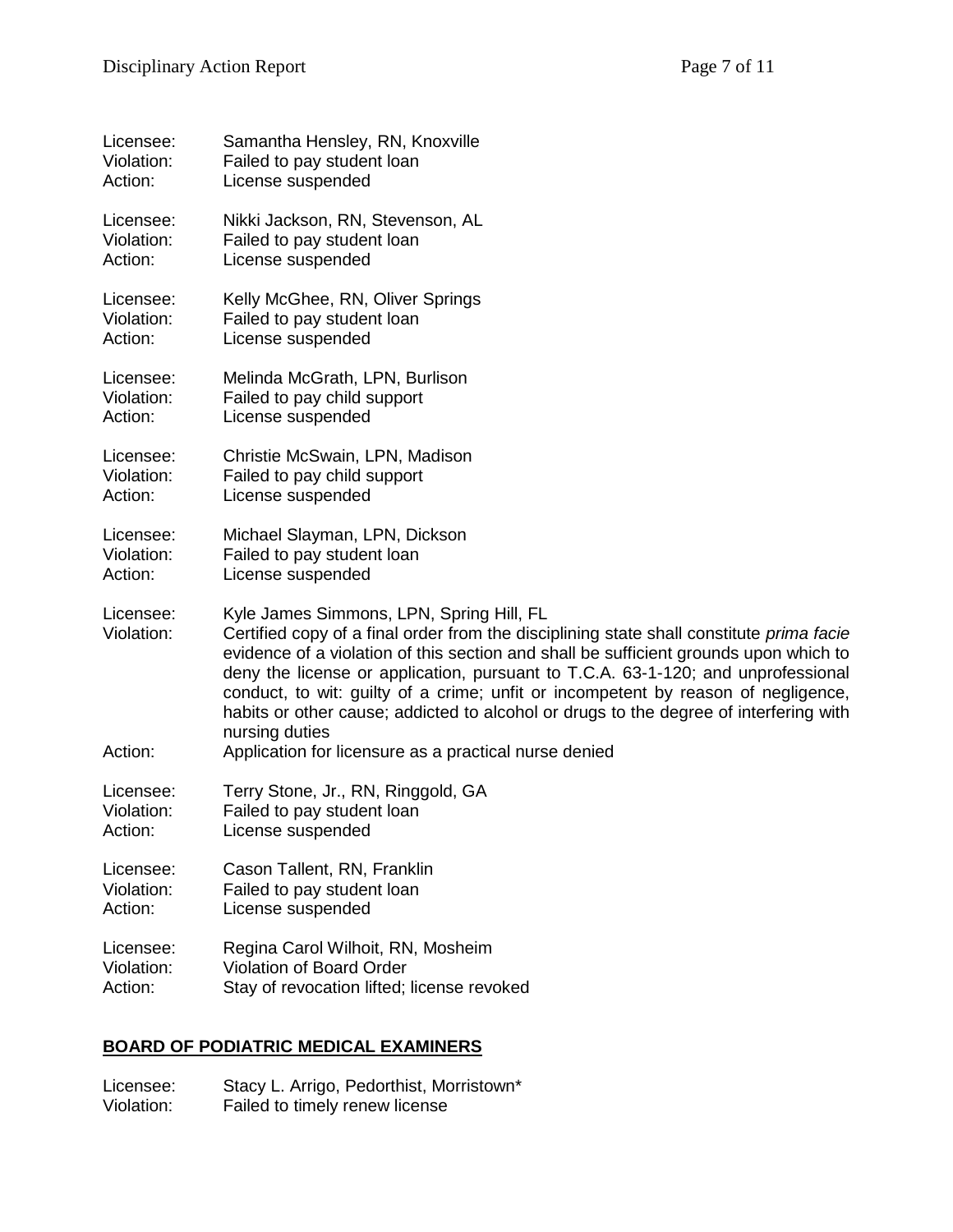Action: Assessed \$1,100 civil penalty

Licensee: Lennie A. Furr, Pedorthist, Hixon<br>Violation: Failed to timely renew license Violation: Failed to timely renew license<br>Action: Assessed \$100 civil penalty Assessed \$100 civil penalty

*\*Licensee disciplined in February 2014*

### **BOARD FOR PROFESSIONAL COUNSELORS, MARITAL FAMILY THERAPISTS AND LICENSED CLINICAL PASTORAL THERAPISTS**

| Licensee:  | Helen S. Goff, LPC, Nashville      |
|------------|------------------------------------|
| Violation: | Practicing on an expired license   |
| Action:    | Assessed \$2,200 civil penalty     |
| Licensee:  | Robin E. Turnmire, LMFT, Maryville |
| Violation: | Practicing on an expired license   |

Action: Assessed \$900 civil penalty

### **BOARD OF VETERINARY MEDICAL EXAMINERS**

| Licensee:  | Jerry A. Strong, CAET, Memphis |
|------------|--------------------------------|
| Violation: | Failed to pay child support    |
| Action:    | License suspended              |

### **DIVISION OF EMERGENCY MEDICAL SERVICES**

| Licensee:<br>Violation:<br>Action: | Geoffrey A. Alford, EMT-IV, Cosby<br>Guilty of a crime<br>License reprimanded and placed on probation for 1 year                                                                                                                                                                                                                                                                                                                                                                                                                                                      |
|------------------------------------|-----------------------------------------------------------------------------------------------------------------------------------------------------------------------------------------------------------------------------------------------------------------------------------------------------------------------------------------------------------------------------------------------------------------------------------------------------------------------------------------------------------------------------------------------------------------------|
| Licensee:<br>Violation:            | Michael W. Baltz, EMT-P, Mount Juliet<br>Unethical practices or conduct; violation or attempted violation or assisting in or<br>abetting the violation of or conspiring to violate any provision of this part or any<br>rule or regulation of the board; and violation of Tennessee Code Annotated, Title<br>68, Chapter 140 or any rule promulgated by the Board                                                                                                                                                                                                     |
| Action:                            | EMT-P instructor/Coordinator license voluntarily surrendered, EMT-P licenses<br>suspended with terms                                                                                                                                                                                                                                                                                                                                                                                                                                                                  |
| Licensee:<br>Violation:            | Ronald E. Bielling, III, EMT-P, McMinnville<br>Unethical practices or conduct; violation or attempted violation or assisting in or<br>abetting the violation of or conspiring to violate any provision of this part or any<br>rule or regulation of the board; and habitual intoxication or personal misuse of any<br>drugs or the use of intoxicating liquors, narcotics, controlled substances or other<br>drugs or stimulants in such a manner as to adversely affect he delivery,<br>performance or activities in the care of the patients requiring medical care |
| Action:                            | License suspended with terms                                                                                                                                                                                                                                                                                                                                                                                                                                                                                                                                          |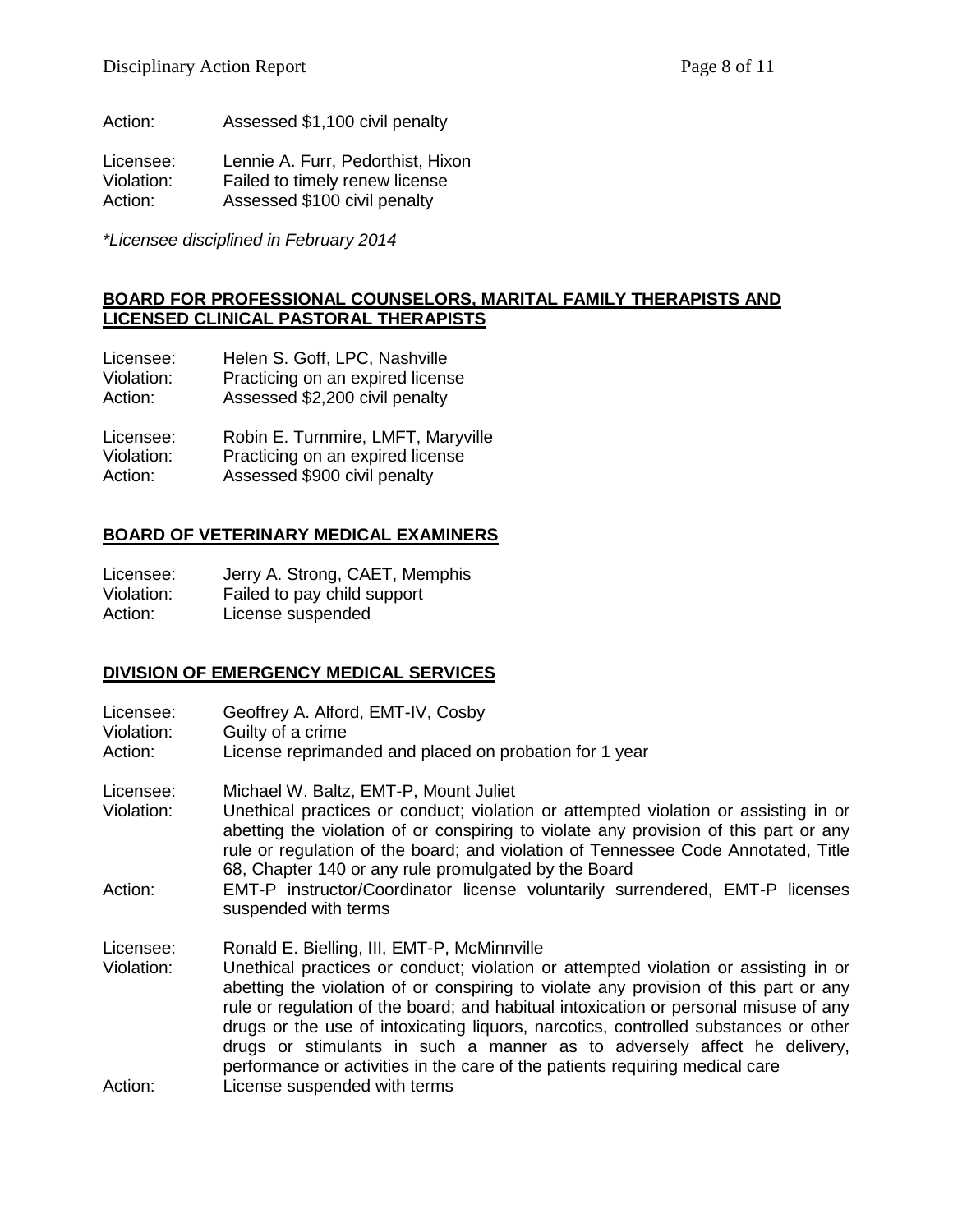| Licensee:<br>Violation:<br>Action: | Stacey Bonner, EMT-P, McMinnville<br>Violation or attempted violation or assisting in or abetting the violation of or<br>conspiring to violate any provision of this part or any rule or regulation of the<br>board; and habitual intoxication or personal misuse of any drugs or the use of<br>intoxicating liquors, narcotics, controlled substances or other drugs or stimulants in<br>such a manner as to adversely affect he delivery, performance or activities in the<br>care of the patients requiring medical care<br>License suspended with terms                                       |
|------------------------------------|---------------------------------------------------------------------------------------------------------------------------------------------------------------------------------------------------------------------------------------------------------------------------------------------------------------------------------------------------------------------------------------------------------------------------------------------------------------------------------------------------------------------------------------------------------------------------------------------------|
|                                    |                                                                                                                                                                                                                                                                                                                                                                                                                                                                                                                                                                                                   |
| Licensee:<br>Violation:<br>Action: | Daniel J. Brock, EMT-IV, New Tazewell*<br>Guilty of a crime<br>License voluntarily surrendered                                                                                                                                                                                                                                                                                                                                                                                                                                                                                                    |
| Licensee:<br>Violation:<br>Action: | Cynthia E. Chaffin, EMT-P, Cookeville<br>Violation or attempted violation or assisting in or abetting the violation of or<br>conspiring to violate any provision of this part; and failure to report patient care<br>which accurately reflects the evaluation and treatment of each patient<br>License is reprimanded and placed on probation with terms                                                                                                                                                                                                                                          |
| Licensee:<br>Violation:<br>Action: | Michael K. Culling, EMT-P, Murfreesboro<br>Unethical practices or conduct; violation or attempted violation or assisting in or<br>abetting the violation of or conspiring to violate any provision of this part or any<br>rule or regulation of the board; and habitual intoxication or personal misuse of any<br>drugs or the use of intoxicating liquors, narcotics, controlled substances or other<br>drugs or stimulants in such a manner as to adversely affect he delivery,<br>performance or activities in the care of the patients requiring medical care<br>License suspended with terms |
| Licensee:<br>Violation:<br>Action: | William S. Durkin, Jr., EMT-IV, Murfreesboro<br>Failed to pay student loan<br>License suspended                                                                                                                                                                                                                                                                                                                                                                                                                                                                                                   |
| Licensee:<br>Violation:            | Rome R. Gregory, EMT-P, Memphis<br>Violation or attempted violation or assisting in or abetting the violation of or<br>conspiring to violate any provision of this part or any rule or regulation of the board                                                                                                                                                                                                                                                                                                                                                                                    |
| Action:                            | License revoked                                                                                                                                                                                                                                                                                                                                                                                                                                                                                                                                                                                   |
| Licensee:<br>Violation:<br>Action: | Christina Coleman McIntyre, EMT-P, Memphis<br>Violation or attempted violation or assisting in or abetting the violation of or<br>conspiring to violate any provision of this part or any rule or regulation of the<br>board; and habitual intoxication or personal misuse of any drugs or the use of<br>intoxicating liquors, narcotics, controlled substances or other drugs or stimulants in<br>such a manner as to adversely affect he delivery, performance or activities in the<br>care of the patients requiring medical care<br>License placed on probation to run concurrent with TnPAP  |
| Licensee:<br>Violation:            | Graham L. Morris, EMT-IV, Collierville<br>Unethical practices or conduct; violation or attempted violation or assisting in or<br>abetting the violation of or conspiring to violate any provision of this part or any<br>rule or regulation of the board; and habitual intoxication or personal misuse of any<br>drugs or the use of intoxicating liquors, narcotics, controlled substances or other                                                                                                                                                                                              |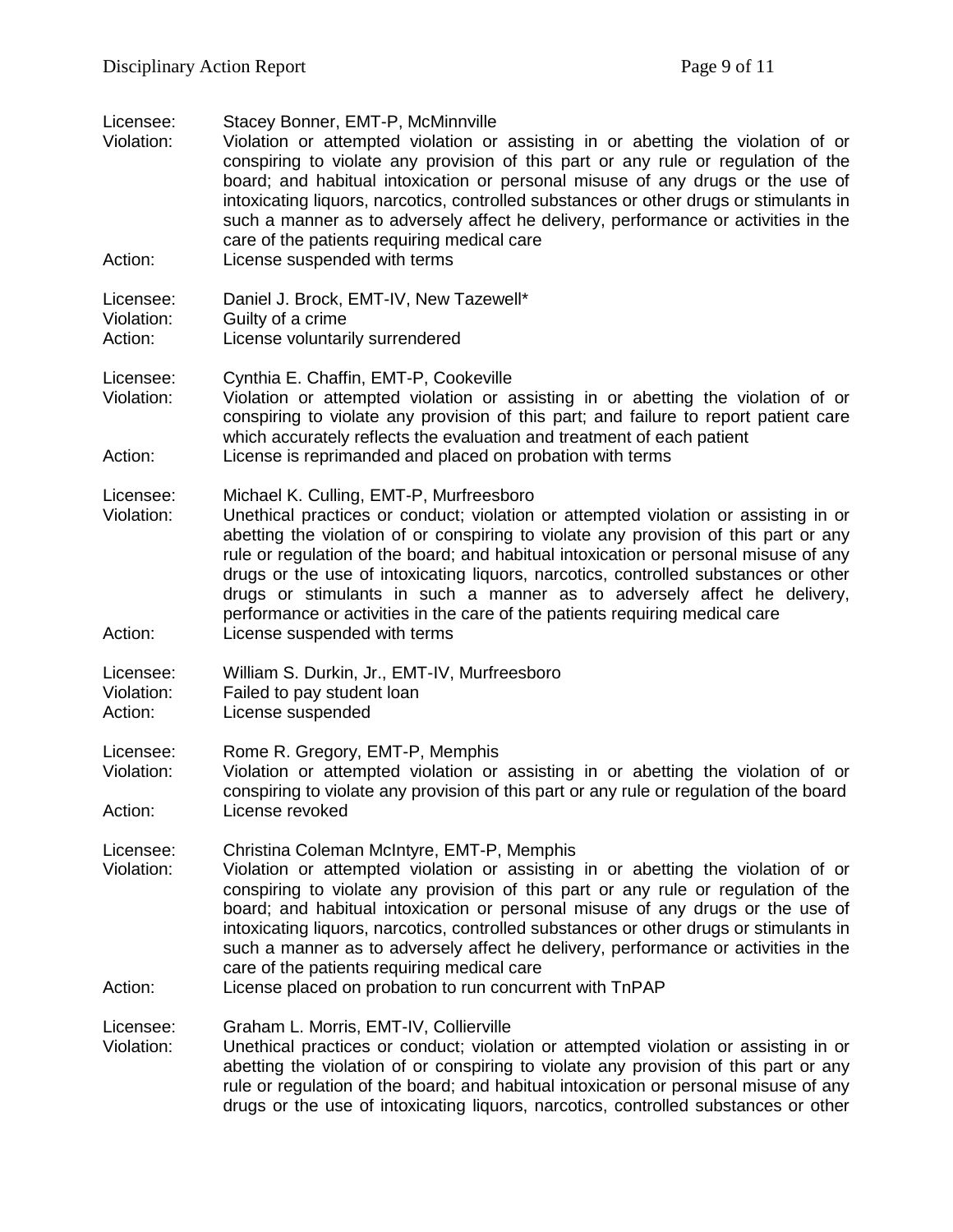drugs or stimulants in such a manner as to adversely affect he delivery, performance or activities in the care of the patients requiring medical care Action: License suspended with terms

Licensee: Robert K. Mullicane, EMR, Smyrna Violation: Failed to pay student loan Action: License suspended

Licensee: Joseph E. Robinson, EMT-IV, Millington<br>Violation: Unethical practices or conduct: violation

Unethical practices or conduct; violation or attempted violation or assisting in or abetting the violation of or conspiring to violate any provision of this part or any rule or regulation of the board; and habitual intoxication or personal misuse of any drugs or the use of intoxicating liquors, narcotics, controlled substances or other drugs or stimulants in such a manner as to adversely affect he delivery, performance or activities in the care of the patients requiring medical care Action: License suspended with terms

Licensee: Stefanie M. Short-Gentry, EMT-IV, Ooltewah

- Violation: Failed to pay student loan
- Action: License suspended

Licensee: Timothy J. Thrift, EMT-IV, Kingsport

Violation: Unethical practices or conduct; violation or attempted violation or assisting in or abetting the violation of or conspiring to violate any provision of this part or any rule or regulation of the board; and habitual intoxication or personal misuse of any drugs or the use of intoxicating liquors, narcotics, controlled substances or other drugs or stimulants in such a manner as to adversely affect he delivery, performance or activities in the care of the patients requiring medical care Action: License revoked

*\*Licensee disciplined in April 2014*

### **ABUSE REGISTRY**

| Name:       | Rodney Ellison                |
|-------------|-------------------------------|
| Abuse:      | <b>Supervision Neglect</b>    |
| Profession: | <b>Direct Support Staff</b>   |
| Name:       | <b>Edward Dewayne Fisher</b>  |
| Abuse:      | Physical/Emotional            |
| Profession: | Psychiatric Technician        |
| Name:       | Tomeka Ra'Shawn Fleming       |
| Abuse:      | Misappropriation              |
| Profession: | CNA (Revoked)                 |
| Name:       | Pamela Gray                   |
| Abuse:      | <b>Financial Exploitation</b> |
| Profession: | <b>Private Employee</b>       |